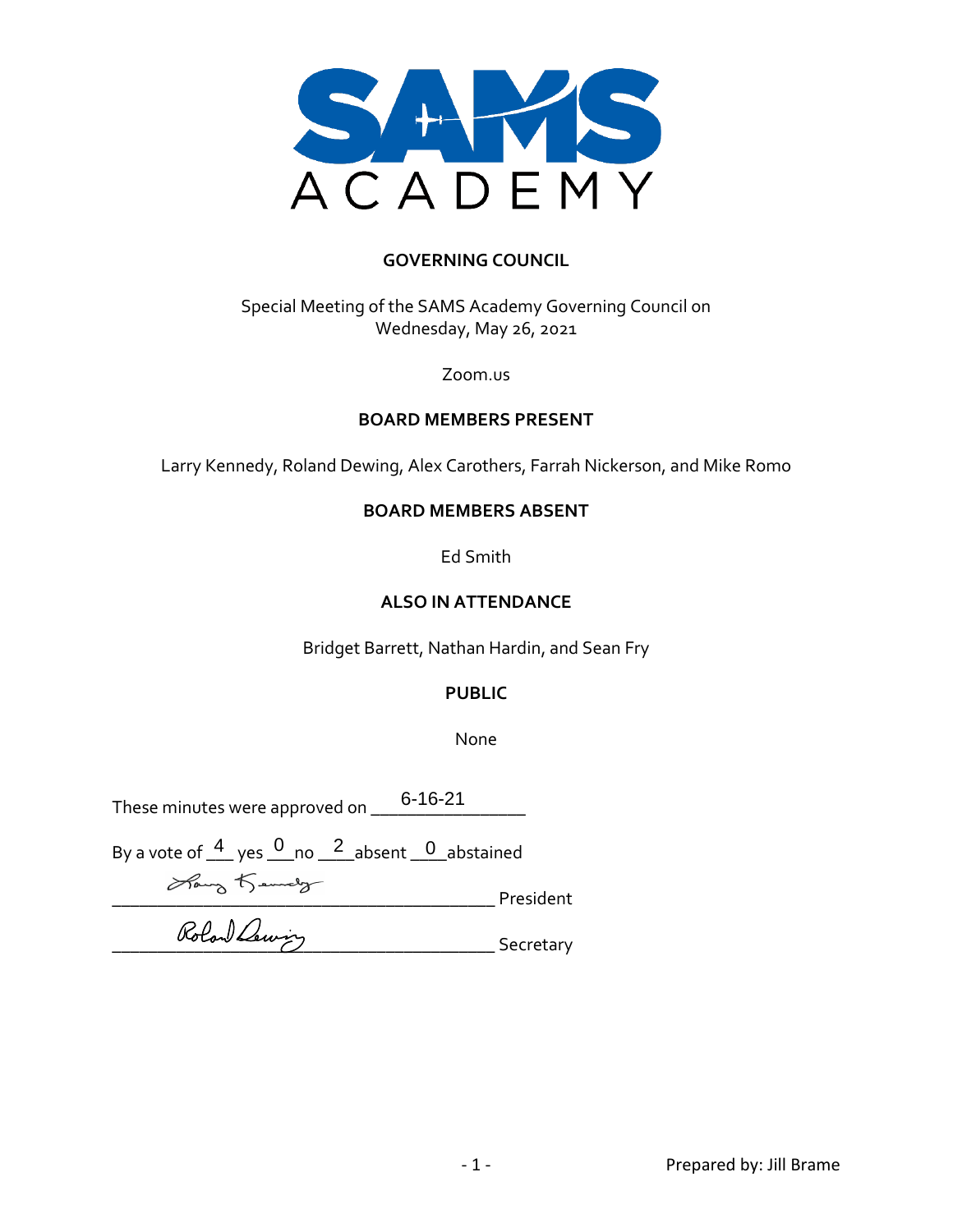# **I. Call to Order**

Larry Kennedy called to order the Special Meeting of the Governing Council for the Southwest Aeronautics, Mathematics, and Science Academy on May 26, 2021 at 4:30 PM on zoom.us.

## **A. Roll Call**

Larry Kennedy asked Jill Brame to call roll. Jill Brame called Larry Kennedy, Roland Dewing, Farrah Nickerson, and Mike Romo. Alex Carothers was absent during roll call. Ed Smith was absent.

## **B. Adoption of the Agenda\***

Larry Kennedy asked for a motion to approve the agenda. Mike Romo made a motion to approve the agenda. Farrah Nickerson seconded the motion. Larry Kennedy called for a roll call vote to approve the agenda. Jill Brame called Mike Romo, Farrah Nickerson, Roland Dewing, and Larry Kennedy; all voted yes. The motion carried unanimously.

## **II. Public Comment**

None.

## **III. New Business Matters**

## **A. FY22 Salary Schedule\***

Sean presented the teacher, aviation program, and EA salary schedule. He informed the governing council that there was a mandatory 1.5% raise for all school staff that increased amounts on the salary schedule. Larry Kennedy called for a motion to approve the salary schedule. Farrah Nickerson made a motion to approve the FY22 salary schedule. Mike Romo seconded the motion. Larry Kennedy called for a roll call vote to approve the FY22 salary schedule. Jill Brame called Mike Romo, Farrah Nickerson, Roland Dewing, and Larry Kennedy; all voted yes. The motion carried unanimously.

\* Alex Carothers arrived at 4:38PM and will be in all forthcoming votes.

## **B. School 2021-22 Calendar\***

Larry Kennedy asked Jill Brame and Bridget Barrett to explain the school calendar. They explained that the calendar was similar to the current school year calendar with parent conferences, days off, and instructional time. Larry Kennedy called for a motion. Farrah Nickerson made a motion to approve the SY21-22 school calendar. Mike Romo seconded the motion. Larry Kennedy called for a roll call vote to approve the 2021-22 school calendar. Jill Brame called Mike Romo, Alex Carothers, Farrah Nickerson, Roland Dewing, and Larry Kennedy; all voted yes. The motion carried unanimously.